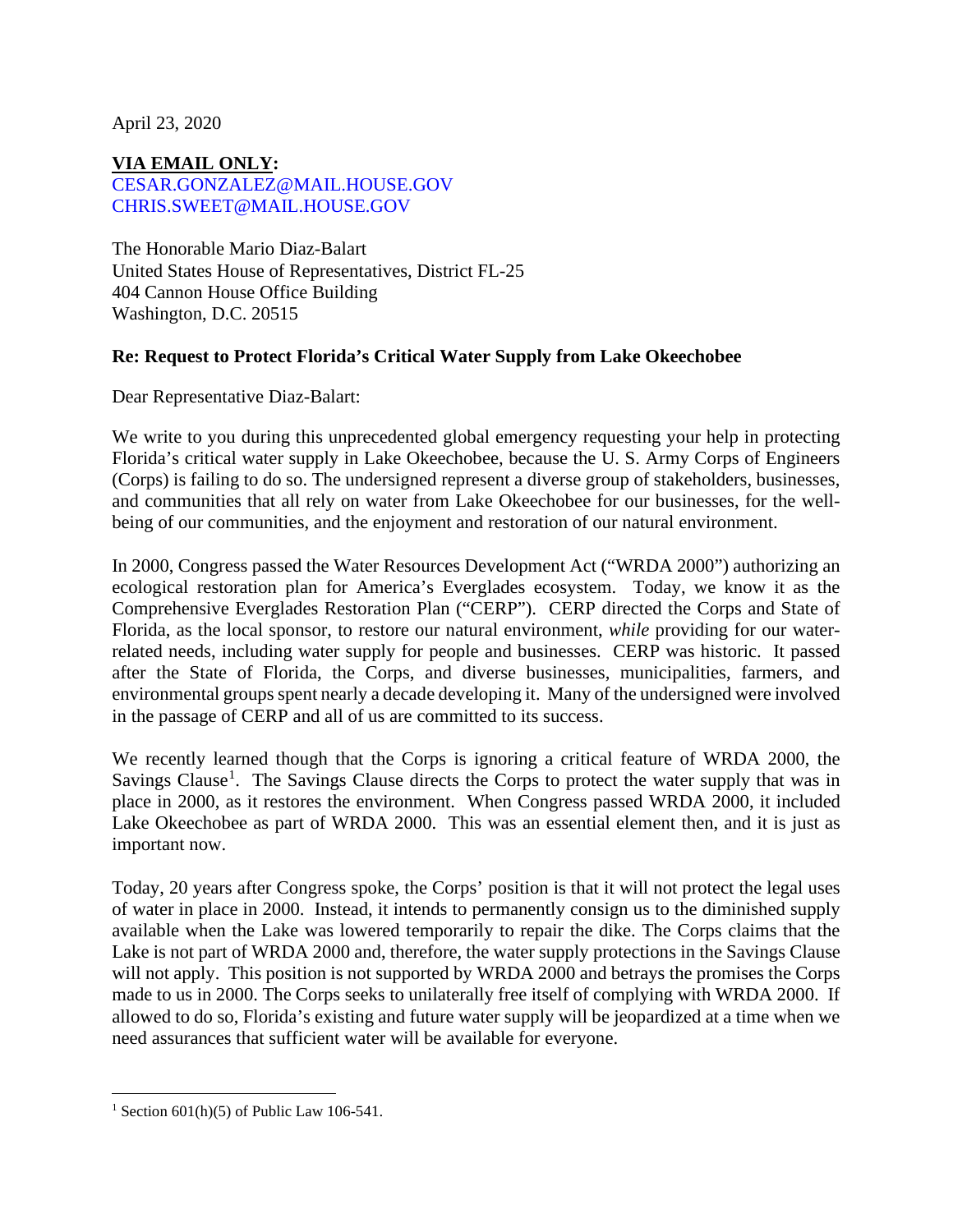The Honorable Mario Diaz-Balart April 23, 2020 Page 2

With 1.8 billion dollars invested in the Lake's dike repairs, and Congress' direction in WRDA 2018 to expedite the new Lake schedule, the Corps is well positioned to fulfill the commitments in WRDA 2000 – not abandon them.

During our current global emergency, when so much uncertainty permeates our daily lives, it is imperative that our water supply be preserved for our communities' health and safety and our Nation's food security. We ask that Congress re-assert its prior direction to the Corps to protect our water supply with the clarifying language attached for your consideration. We thank you for your work every day in protecting Florida's water, especially during these trying times facing our Nation.

Sincerely,

City of West Palm Beach City of Okeechobee City of Clewiston Glades County Okeechobee County Lake Worth Drainage District Southeast Florida Utility Council Okeechobee Utility Authority Florida Section of the American Water Works Water Utility Council Florida H2O Coalition South Florida Water Coalition The Florida Chamber of Commerce Chamber of Commerce of the Palm Beaches Associated Industries of Florida Okeechobee Business Alliance Economic Council of Okeechobee Anglers for Lake Okeechobee Roland and Mary Ann Martin Marina Florida Agriculture Coalition Florida Fruit and Vegetable Association Florida Citrus Mutual Florida Nursery, Growers and Landscape Association Florida Cattleman's Association Florida Agribusiness Council Florida Fertilizer and Agrichemical Association Florida Land Council Turfgrass Producers of Florida Southeast Milk, Inc. Wedgworth Farms, Keith Wedgworth, President Lykes Brothers